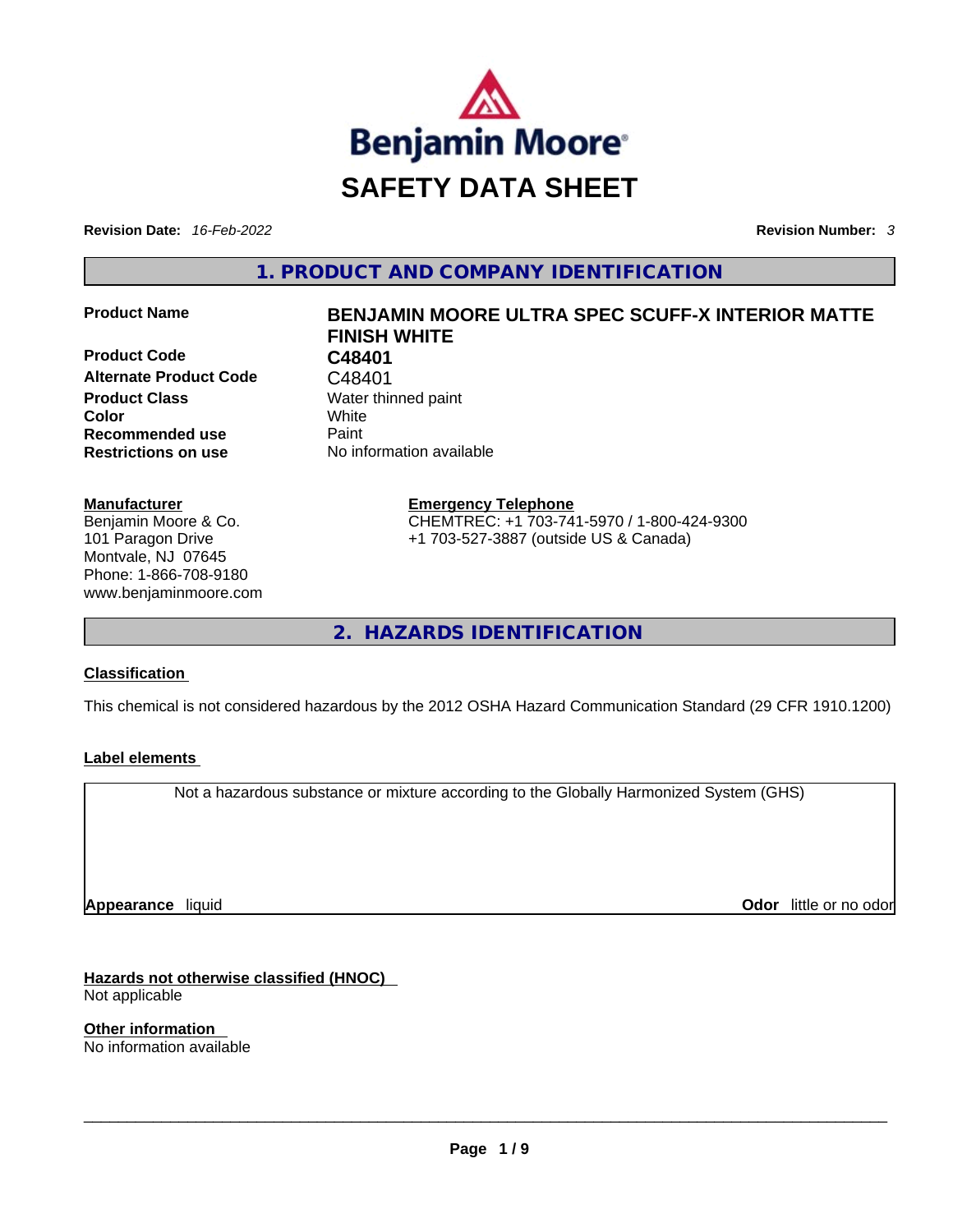**WARNING:** This product contains isothiazolinone compounds at levels of <0.1%. These substances are biocides commonly found in most paints and a variety of personal care products as a preservative. Certain individuals may be sensitive or allergic to these substances, even at low levels.

# **3. COMPOSITION INFORMATION ON COMPONENTS**

| <b>Chemical name</b>                      | CAS No.    | Weight-%    |
|-------------------------------------------|------------|-------------|
| Titanium dioxide                          | 13463-67-7 | $20 - 25$   |
| Kaolin, calcined                          | 66402-68-4 | l - 5       |
| Propanoic acid, 2-methyl-, monoester with | 25265-77-4 | 1 - 5       |
| 2,2,4-trimethyl-1,3-pentanediol           |            |             |
| Sodium C14-C16 olefin sulfonate           | 68439-57-6 | $0.1 - 0.5$ |

|                                                  | 4. FIRST AID MEASURES                                                                                    |
|--------------------------------------------------|----------------------------------------------------------------------------------------------------------|
| <b>General Advice</b>                            | No hazards which require special first aid measures.                                                     |
| <b>Eye Contact</b>                               | Rinse thoroughly with plenty of water for at least 15 minutes and consult a<br>physician.                |
| <b>Skin Contact</b>                              | Wash off immediately with soap and plenty of water while removing all<br>contaminated clothes and shoes. |
| <b>Inhalation</b>                                | Move to fresh air. If symptoms persist, call a physician.                                                |
| Ingestion                                        | Clean mouth with water and afterwards drink plenty of water. Consult a physician<br>if necessary.        |
| <b>Most Important</b><br><b>Symptoms/Effects</b> | None known.                                                                                              |
| <b>Notes To Physician</b>                        | Treat symptomatically.                                                                                   |
|                                                  | 5. FIRE-FIGHTING MEASURES                                                                                |

| <b>Suitable Extinguishing Media</b>                   | Use extinguishing measures that are appropriate to local<br>circumstances and the surrounding environment.                                   |
|-------------------------------------------------------|----------------------------------------------------------------------------------------------------------------------------------------------|
| Protective equipment and precautions for firefighters | As in any fire, wear self-contained breathing apparatus<br>pressure-demand, MSHA/NIOSH (approved or equivalent)<br>and full protective gear. |
| <b>Specific Hazards Arising From The Chemical</b>     | Closed containers may rupture if exposed to fire or<br>extreme heat.                                                                         |
| Sensitivity to mechanical impact                      | No.                                                                                                                                          |
| Sensitivity to static discharge                       | No.                                                                                                                                          |
| <b>Flash Point Data</b>                               |                                                                                                                                              |
|                                                       |                                                                                                                                              |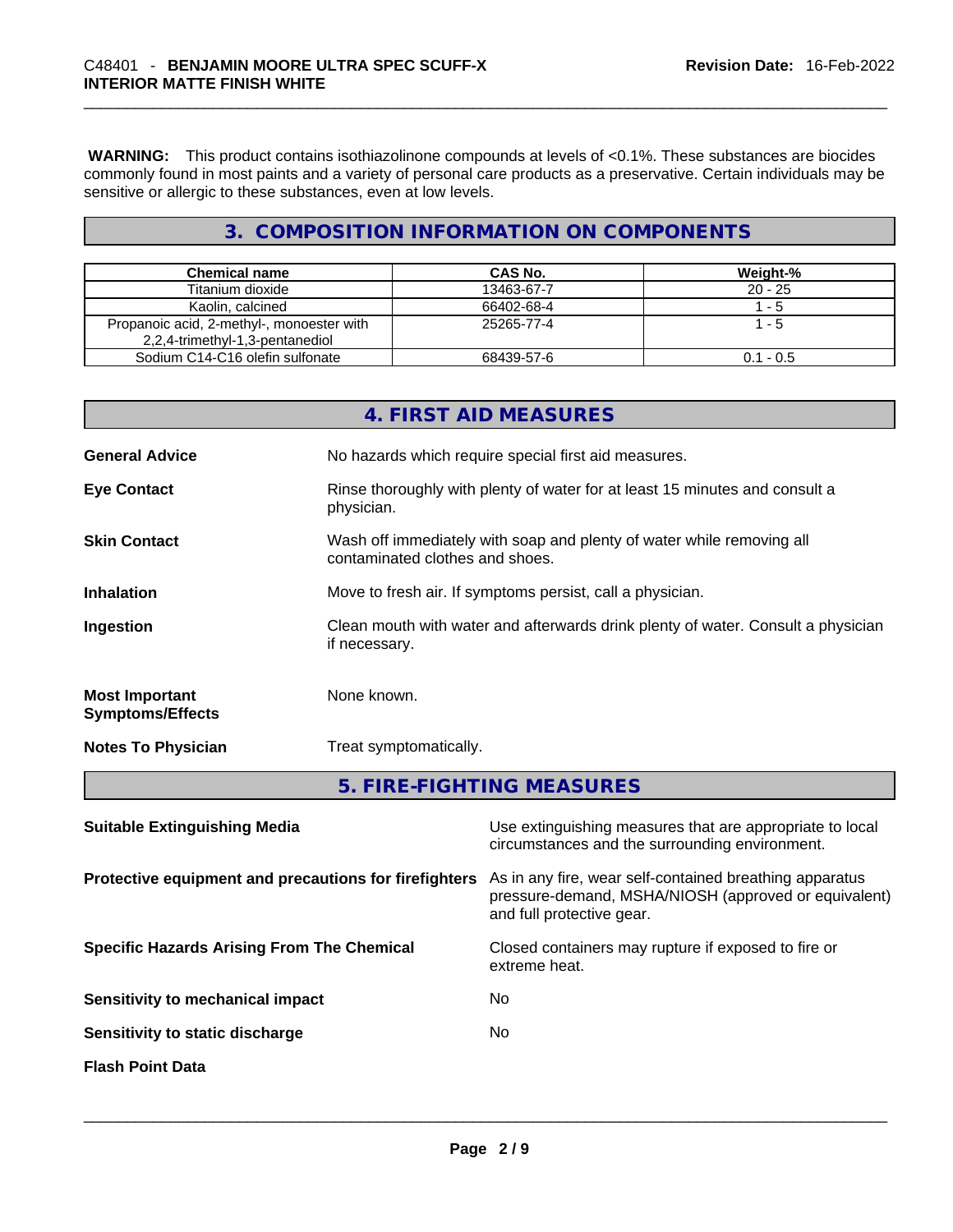| Flash point (°F)<br>Flash Point (°C)<br><b>Method</b>         |                        | Not applicable<br>Not applicable<br>Not applicable |                                |
|---------------------------------------------------------------|------------------------|----------------------------------------------------|--------------------------------|
| <b>Flammability Limits In Air</b>                             |                        |                                                    |                                |
| Lower flammability limit:<br><b>Upper flammability limit:</b> |                        | Not applicable<br>Not applicable                   |                                |
| <b>NFPA</b><br>Health: 1                                      | <b>Flammability: 0</b> | <b>Instability: 0</b>                              | <b>Special: Not Applicable</b> |
| <b>NFPA Legend</b><br>0 - Not Hazardous<br>1 - Slightly       |                        |                                                    |                                |

- 2 Moderate
- 3 High
- 4 Severe

*The ratings assigned are only suggested ratings, the contractor/employer has ultimate responsibilities for NFPA ratings where this system is used.* 

*Additional information regarding the NFPA rating system is available from the National Fire Protection Agency (NFPA) at www.nfpa.org.* 

## **6. ACCIDENTAL RELEASE MEASURES**

| <b>Personal Precautions</b>      | Avoid contact with skin, eyes and clothing. Ensure adequate ventilation.                                                                                                         |
|----------------------------------|----------------------------------------------------------------------------------------------------------------------------------------------------------------------------------|
| <b>Other Information</b>         | Prevent further leakage or spillage if safe to do so.                                                                                                                            |
| <b>Environmental precautions</b> | See Section 12 for additional Ecological Information.                                                                                                                            |
| <b>Methods for Cleaning Up</b>   | Soak up with inert absorbent material. Sweep up and shovel into suitable<br>containers for disposal.                                                                             |
|                                  | 7. HANDLING AND STORAGE                                                                                                                                                          |
| <b>Handling</b>                  | Avoid contact with skin, eyes and clothing. Avoid breathing vapors, spray mists or<br>sanding dust. In case of insufficient ventilation, wear suitable respiratory<br>equipment. |
| <b>Storage</b>                   | Keep container tightly closed. Keep out of the reach of children.                                                                                                                |
| <b>Incompatible Materials</b>    | No information available                                                                                                                                                         |

# **8. EXPOSURE CONTROLS/PERSONAL PROTECTION**

#### **Exposure Limits**

| <b>Chemical name</b> | <b>ACGIH TLV</b>                                            | <b>OSHA PEL</b>              |
|----------------------|-------------------------------------------------------------|------------------------------|
| Titanium dioxide     | TWA: $10 \text{ mg/m}^3$                                    | 15 mg/m $3$ - TWA            |
| Kaolin, calcined     | STEL: 10 mg/m $3$ Zr                                        | 5 mg/m <sup>3</sup> - TWA    |
|                      | 'TWA: 5 mg/m <sup>3</sup> Zr TWA: 0.02 mg/m <sup>3</sup> Mn | $5 \text{ mg/m}^3$ - Ceiling |
|                      | respirable particulate matter                               |                              |
|                      | TWA: $0.1 \text{ mg/m}^3$ Mn inhalable                      |                              |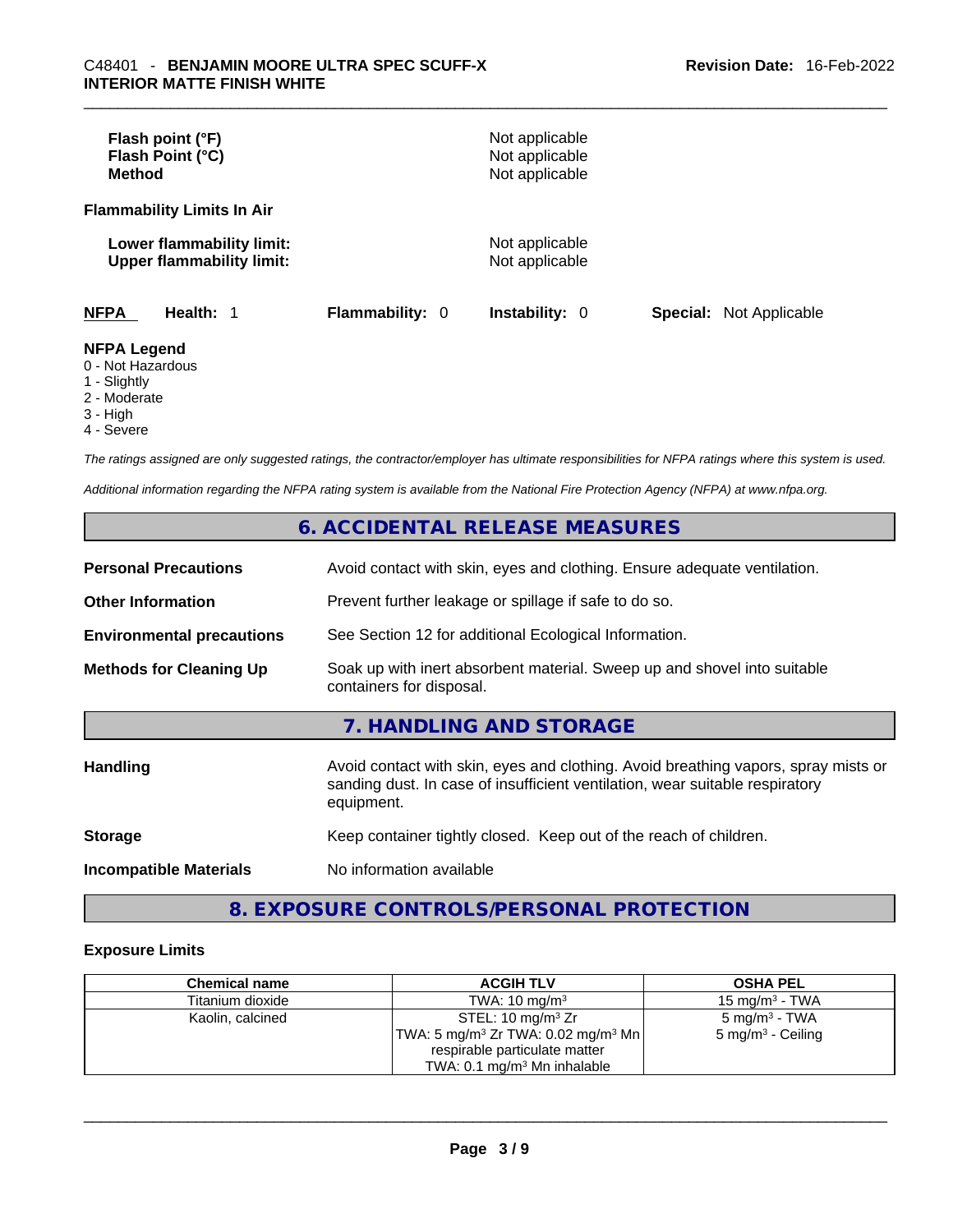|                                                                                                                               | particulate matter                                                                                                                                          |
|-------------------------------------------------------------------------------------------------------------------------------|-------------------------------------------------------------------------------------------------------------------------------------------------------------|
| Legend<br>OSHA - Occupational Safety & Health Administration Exposure Limits<br>N/E - Not Established                         | ACGIH - American Conference of Governmental Industrial Hygienists Exposure Limits                                                                           |
| <b>Engineering Measures</b>                                                                                                   | Ensure adequate ventilation, especially in confined areas.                                                                                                  |
| <b>Personal Protective Equipment</b><br><b>Eye/Face Protection</b><br><b>Skin Protection</b><br><b>Respiratory Protection</b> | Safety glasses with side-shields.<br>Protective gloves and impervious clothing.<br>In case of insufficient ventilation wear suitable respiratory equipment. |
| <b>Hygiene Measures</b>                                                                                                       | Avoid contact with skin, eyes and clothing. Remove and wash contaminated                                                                                    |

clothing before re-use. Wash thoroughly after handling.

# **9. PHYSICAL AND CHEMICAL PROPERTIES**

**Appearance** liquid **Odor Odor Odor Odor Odor Odor** *little or no odor little or no odor little or no odor* **Odor Threshold** No information available **Density (lbs/gal)** 10.65 - 10.75 **Specific Gravity** 1.28 - 1.30 **pH pH** *No* information available **Viscosity (cps) No information available Solubility(ies)**<br> **No** information available<br> **Water solubility**<br> **Water solubility Evaporation Rate No information available Vapor pressure**  No information available **Vapor pressure No information available Vapor density**<br> **We Solids**<br>
We Solids
2019<br>
Me Solids
2019<br>
Me Solids
2019<br>
Me Solids
2019<br>
Me Solids
2019 Wt. % Solids **Vol. % Solids** 35 - 45 **Wt. % Volatiles** 40 - 50 **Vol. % Volatiles** 55 - 65 **VOC Regulatory Limit (g/L)** < 50 **Boiling Point (°F) Boiling Point**  $(°C)$  100 **Freezing point (°F)** 32 **Freezing Point (°C)** 0 **Flash point (°F)**<br> **Flash Point (°C)**<br> **Flash Point (°C)**<br> **Not** applicable **Flash Point (°C) Method** Not applicable **Flammability (solid, gas)** Not applicable **Upper flammability limit:** Not applicable **Lower flammability limit:** Not applicable **Autoignition Temperature (°F)**<br> **Autoignition Temperature (°C)** No information available **Autoignition Temperature (°C)**<br> **Decomposition Temperature (°F)** No information available **Decomposition Temperature (°F) Decomposition Temperature (°C)**<br> **Partition coefficient Partition available**<br>
No information available **Partition coefficient**No information available \_\_\_\_\_\_\_\_\_\_\_\_\_\_\_\_\_\_\_\_\_\_\_\_\_\_\_\_\_\_\_\_\_\_\_\_\_\_\_\_\_\_\_\_\_\_\_\_\_\_\_\_\_\_\_\_\_\_\_\_\_\_\_\_\_\_\_\_\_\_\_\_\_\_\_\_\_\_\_\_\_\_\_\_\_\_\_\_\_\_\_\_\_

**No information available**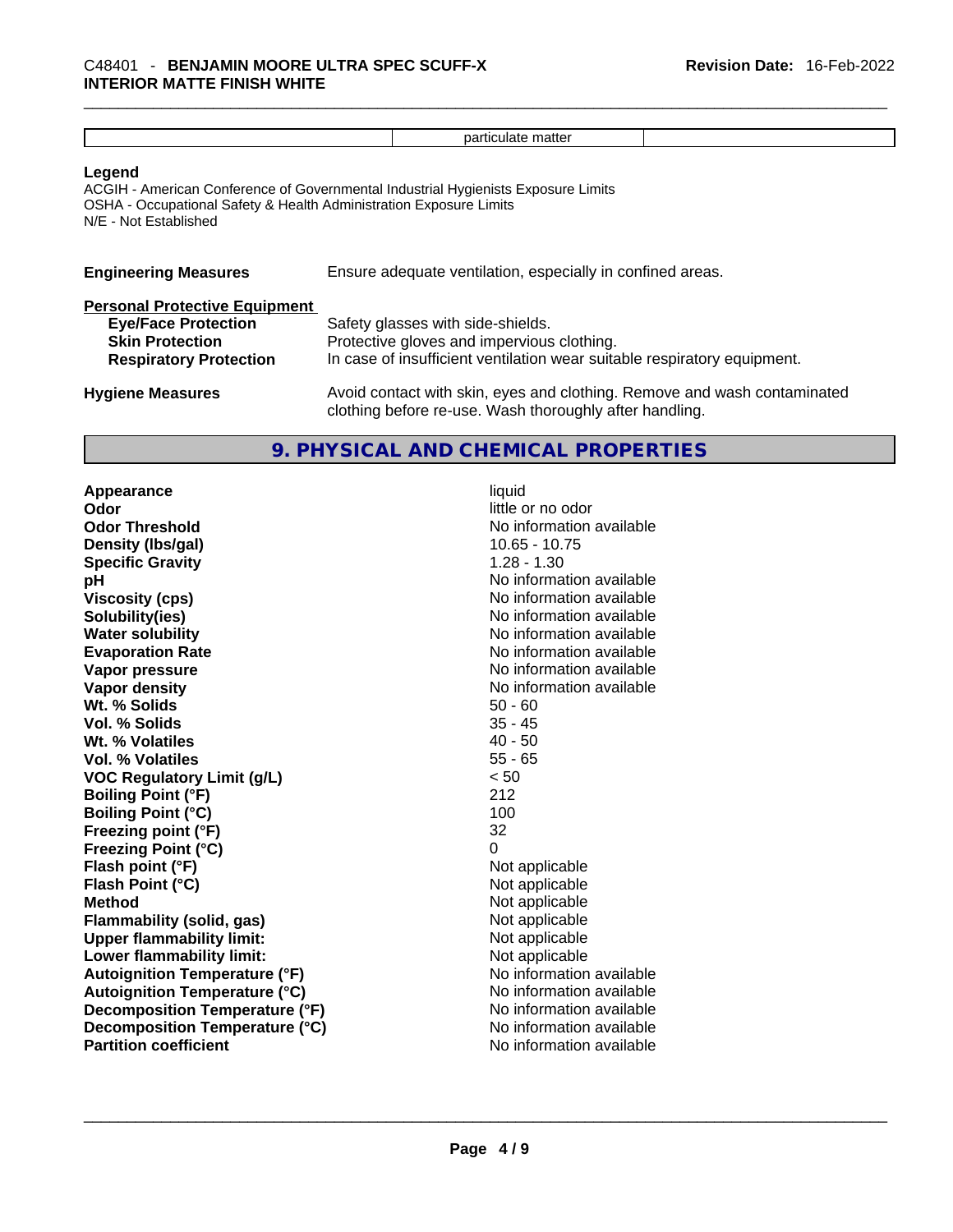|                                                                              |                                                        | <b>10. STABILITY AND REACTIVITY</b>                                                        |
|------------------------------------------------------------------------------|--------------------------------------------------------|--------------------------------------------------------------------------------------------|
| <b>Reactivity</b>                                                            |                                                        | Not Applicable                                                                             |
| <b>Chemical Stability</b>                                                    |                                                        | Stable under normal conditions.                                                            |
| <b>Conditions to avoid</b>                                                   |                                                        | Prevent from freezing.                                                                     |
| <b>Incompatible Materials</b>                                                |                                                        | No materials to be especially mentioned.                                                   |
| <b>Hazardous Decomposition Products</b>                                      |                                                        | None under normal use.                                                                     |
| <b>Possibility of hazardous reactions</b>                                    |                                                        | None under normal conditions of use.                                                       |
|                                                                              |                                                        | 11. TOXICOLOGICAL INFORMATION                                                              |
| <b>Product Information</b>                                                   |                                                        |                                                                                            |
| Information on likely routes of exposure                                     |                                                        |                                                                                            |
| <b>Principal Routes of Exposure</b>                                          |                                                        | Eye contact, skin contact and inhalation.                                                  |
| <b>Acute Toxicity</b>                                                        |                                                        |                                                                                            |
| <b>Product Information</b>                                                   | No information available                               |                                                                                            |
| Symptoms related to the physical, chemical and toxicological characteristics |                                                        |                                                                                            |
| Symptoms                                                                     | No information available                               |                                                                                            |
|                                                                              |                                                        |                                                                                            |
|                                                                              |                                                        | Delayed and immediate effects as well as chronic effects from short and long-term exposure |
| Eye contact                                                                  | May cause slight irritation.                           |                                                                                            |
| <b>Skin contact</b>                                                          |                                                        | Substance may cause slight skin irritation. Prolonged or repeated contact may dry          |
|                                                                              | skin and cause irritation.                             |                                                                                            |
| Inhalation                                                                   |                                                        | May cause irritation of respiratory tract.                                                 |
| Ingestion                                                                    |                                                        | Ingestion may cause gastrointestinal irritation, nausea, vomiting and diarrhea.            |
| <b>Sensitization</b>                                                         | No information available                               |                                                                                            |
| <b>Neurological Effects</b>                                                  | No information available                               |                                                                                            |
| <b>Mutagenic Effects</b>                                                     | No information available.                              |                                                                                            |
| <b>Reproductive Effects</b>                                                  | No information available.                              |                                                                                            |
| <b>Developmental Effects</b>                                                 | No information available.                              |                                                                                            |
| <b>Target organ effects</b>                                                  | No information available.                              |                                                                                            |
| <b>STOT - single exposure</b>                                                | No information available.                              |                                                                                            |
| <b>STOT - repeated exposure</b>                                              | No information available.<br>No information available. |                                                                                            |
| Other adverse effects<br><b>Aspiration Hazard</b>                            | No information available                               |                                                                                            |
|                                                                              |                                                        |                                                                                            |
| <b>Numerical measures of toxicity</b>                                        |                                                        |                                                                                            |
|                                                                              |                                                        |                                                                                            |

**The following values are calculated based on chapter 3.1 of the GHS document**

**ATEmix (oral)** 35426 mg/kg \_\_\_\_\_\_\_\_\_\_\_\_\_\_\_\_\_\_\_\_\_\_\_\_\_\_\_\_\_\_\_\_\_\_\_\_\_\_\_\_\_\_\_\_\_\_\_\_\_\_\_\_\_\_\_\_\_\_\_\_\_\_\_\_\_\_\_\_\_\_\_\_\_\_\_\_\_\_\_\_\_\_\_\_\_\_\_\_\_\_\_\_\_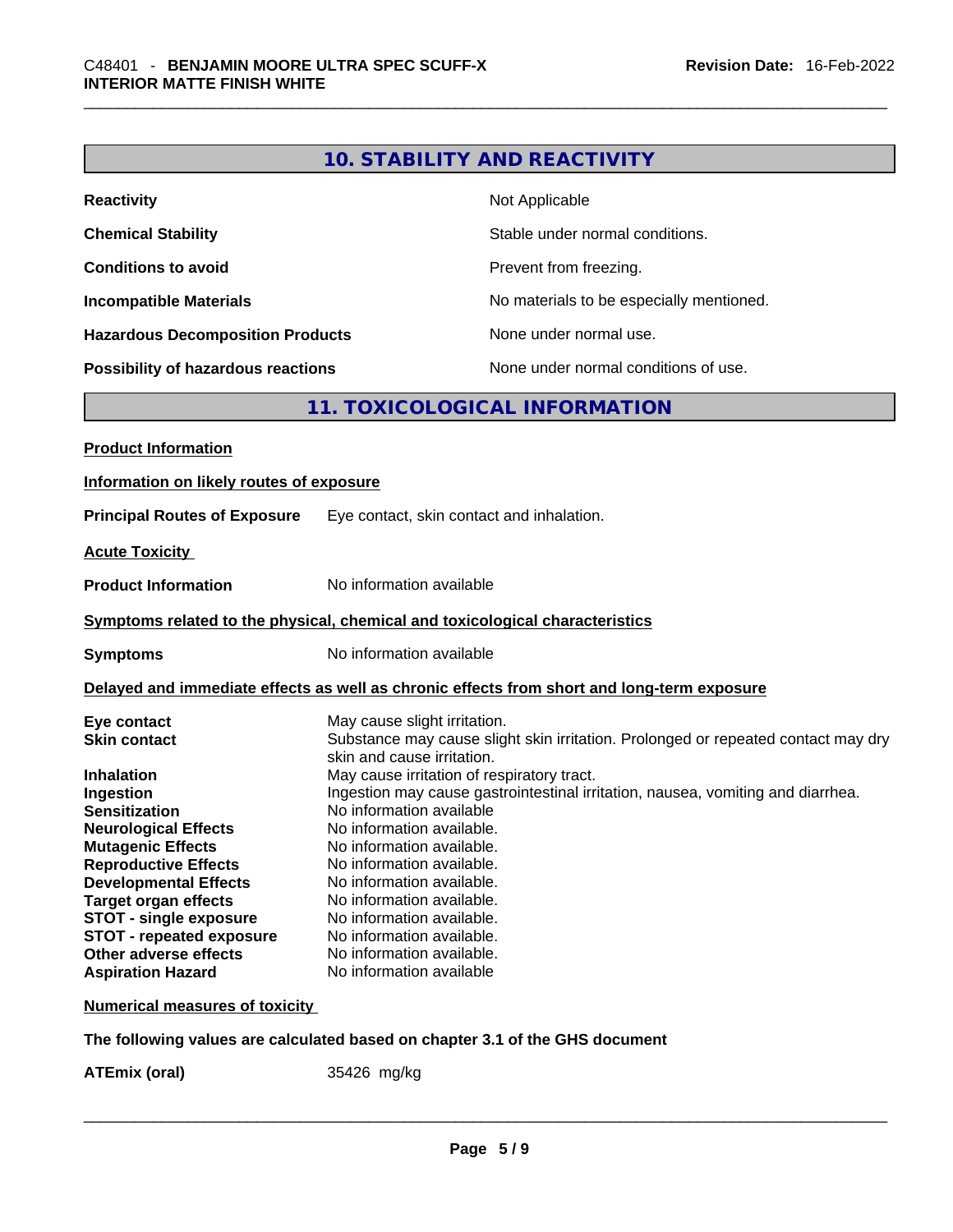#### **Component Information**

| Chemical name                                                                                 | Oral LD50             | Dermal LD50            | Inhalation LC50       |
|-----------------------------------------------------------------------------------------------|-----------------------|------------------------|-----------------------|
| Titanium dioxide<br>13463-67-7                                                                | $> 10000$ mg/kg (Rat) |                        |                       |
| Propanoic acid, 2-methyl-,<br>monoester with<br>2,2,4-trimethyl-1,3-pentanediol<br>25265-77-4 | $= 3200$ mg/kg (Rat)  | $> 15200$ mg/kg (Rat)  | -                     |
| Sodium C14-C16 olefin sulfonate<br>68439-57-6                                                 | $= 2220$ mg/kg (Rat)  | $> 740$ mg/kg (Rabbit) | $> 52$ mg/L (Rat) 4 h |

#### **Chronic Toxicity**

#### **Carcinogenicity**

*The information below indicates whether each agency has listed any ingredient as a carcinogen:.* 

| <b>Chemical name</b>       | IARC                 | <b>NTP</b> | OSHA   |
|----------------------------|----------------------|------------|--------|
|                            | 2B<br>Possible Human |            | ∟isted |
| $-$<br>⊺itanium<br>dioxide | Carcinoɑen           |            |        |

• Although IARC has classified titanium dioxide as possibly carcinogenic to humans (2B), their summary concludes: "No significant exposure to titanium dioxide is thought to occur during the use of products in which titanium dioxide is bound to other materials, such as paint."

#### **Legend**

IARC - International Agency for Research on Cancer NTP - National Toxicity Program OSHA - Occupational Safety & Health Administration

**12. ECOLOGICAL INFORMATION** 

#### **Ecotoxicity Effects**

The environmental impact of this product has not been fully investigated.

#### **Product Information**

#### **Acute Toxicity to Fish**

No information available

#### **Acute Toxicity to Aquatic Invertebrates**

No information available

#### **Acute Toxicity to Aquatic Plants**

No information available

#### **Persistence / Degradability**

No information available.

#### **Bioaccumulation**

# There is no data for this product. \_\_\_\_\_\_\_\_\_\_\_\_\_\_\_\_\_\_\_\_\_\_\_\_\_\_\_\_\_\_\_\_\_\_\_\_\_\_\_\_\_\_\_\_\_\_\_\_\_\_\_\_\_\_\_\_\_\_\_\_\_\_\_\_\_\_\_\_\_\_\_\_\_\_\_\_\_\_\_\_\_\_\_\_\_\_\_\_\_\_\_\_\_ **Mobility in Environmental Media**

No information available.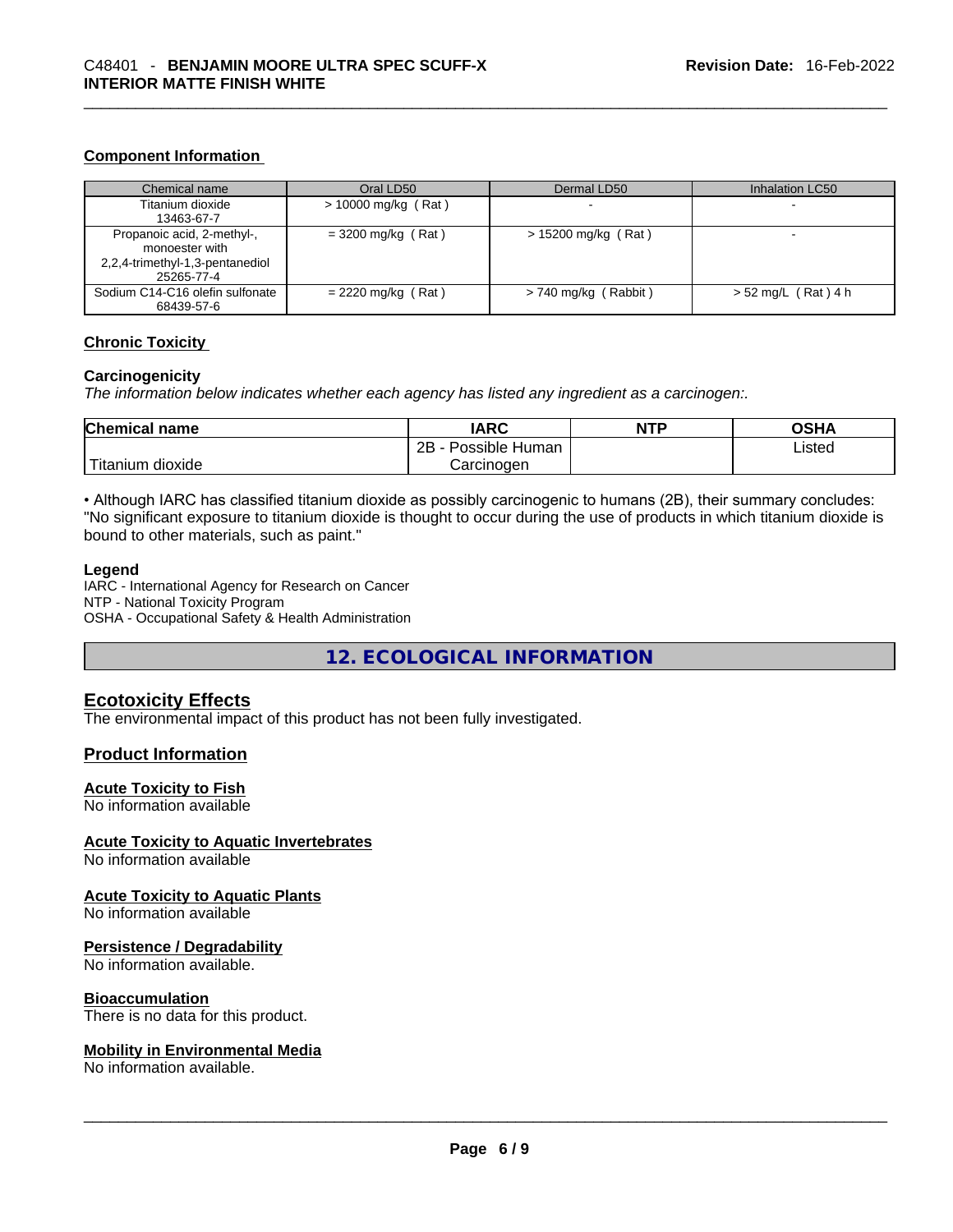**Ozone** No information available

#### **Component Information**

### **Acute Toxicity to Fish**

Titanium dioxide  $\overline{\text{LC50:}}$  > 1000 mg/L (Fathead Minnow - 96 hr.)

#### **Acute Toxicity to Aquatic Invertebrates**

No information available

#### **Acute Toxicity to Aquatic Plants**

No information available

|                              | 13. DISPOSAL CONSIDERATIONS                                                                                                                                                                                               |
|------------------------------|---------------------------------------------------------------------------------------------------------------------------------------------------------------------------------------------------------------------------|
| <b>Waste Disposal Method</b> | Dispose of in accordance with federal, state, and local regulations. Local<br>requirements may vary, consult your sanitation department or state-designated<br>environmental protection agency for more disposal options. |
|                              | 14. TRANSPORT INFORMATION                                                                                                                                                                                                 |
| <b>DOT</b>                   | Not regulated                                                                                                                                                                                                             |
| <b>ICAO / IATA</b>           | Not regulated                                                                                                                                                                                                             |
| <b>IMDG / IMO</b>            | Not regulated                                                                                                                                                                                                             |
|                              | <b>15. REGULATORY INFORMATION</b>                                                                                                                                                                                         |

# **International Inventories**

| <b>TSCA: United States</b> | Yes - All components are listed or exempt. |
|----------------------------|--------------------------------------------|
| <b>DSL: Canada</b>         | No - Not all of the components are listed. |
|                            | One or more component is listed on NDSL.   |

### **Federal Regulations**

#### **SARA 311/312 hazardous categorization**

| Acute health hazard               | Nο |
|-----------------------------------|----|
| Chronic Health Hazard             | Nο |
| Fire hazard                       | Nο |
| Sudden release of pressure hazard | Nο |
| Reactive Hazard                   | Nο |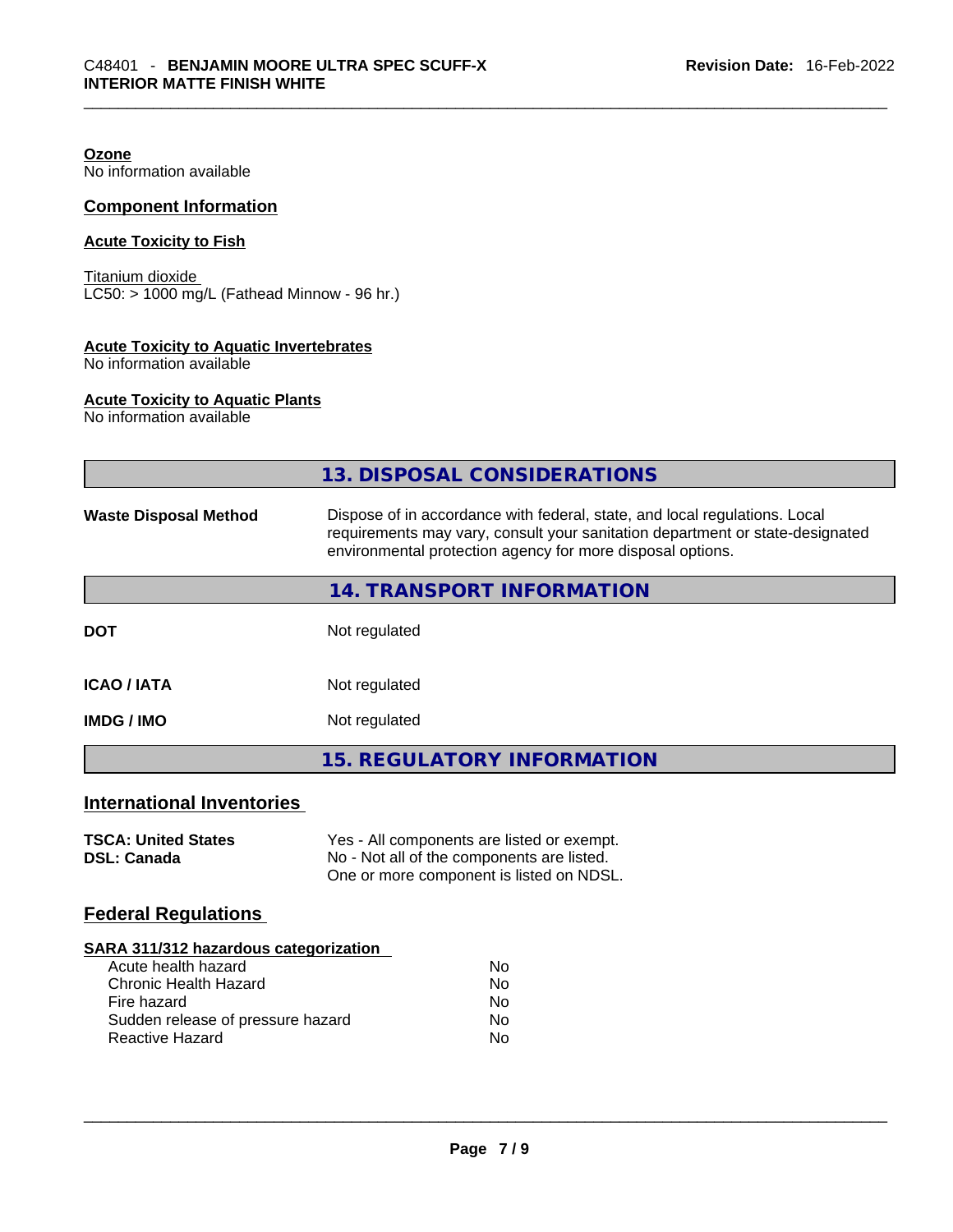#### **SARA 313**

Section 313 of Title III of the Superfund Amendments and Reauthorization Act of 1986 (SARA). This product contains a chemical or chemicals which are subject to the reporting requirements of the Act and Title 40 of the Code of Federal Regulations, Part 372:

| <b>Chemical name</b>                                                                                                    | CAS No.    | Weight-% | <b>CERCLA/SARA 313</b><br>(de minimis concentration) |  |  |  |  |
|-------------------------------------------------------------------------------------------------------------------------|------------|----------|------------------------------------------------------|--|--|--|--|
| Kaolin, calcined                                                                                                        | 66402-68-4 | $1 - 5$  | 1.0                                                  |  |  |  |  |
| Clean Air Act, Section 112 Hazardous Air Pollutants (HAPs) (see 40 CFR 61)<br>This product contains the following HAPs: |            |          |                                                      |  |  |  |  |
|                                                                                                                         |            |          |                                                      |  |  |  |  |
| <b>Chemical name</b>                                                                                                    | CAS No.    | Weight-% | <b>Hazardous Air Pollutant</b><br>(HAP)              |  |  |  |  |
| Kaolin, calcined                                                                                                        | 66402-68-4 | $1 - 5$  | Listed                                               |  |  |  |  |

### **US State Regulations**

#### **California Proposition 65**

**WARNING:** This product can expose you to chemicals including Titanium dioxide, which are known to the State of California to cause cancer, and Ethylene glycol which are known to the State of California to cause birth defects or other reproductive harm. For more information go to www.P65Warnings.ca.gov

#### **State Right-to-Know**

| <b>Chemical</b><br>name | <b>Massachusetts</b> | <b>New</b><br>. Jersev | Pennsylvania |
|-------------------------|----------------------|------------------------|--------------|
| <br>dioxide<br>itanium  |                      |                        |              |
| calcined<br>Kaolin      |                      |                        |              |

**Legend**

X - Listed

**16. OTHER INFORMATION** 

**HMIS** - **Health:** 1 **Flammability:** 0 **Reactivity:** 0 **PPE:** -

#### **HMIS Legend**

- 0 Minimal Hazard
- 1 Slight Hazard
- 2 Moderate Hazard
- 3 Serious Hazard
- 4 Severe Hazard
- \* Chronic Hazard
- X Consult your supervisor or S.O.P. for "Special" handling instructions.

Note: The PPE rating has intentionally been left blank. Choose appropriate PPE that will protect employees from the hazards the material will *present under the actual normal conditions of use.*